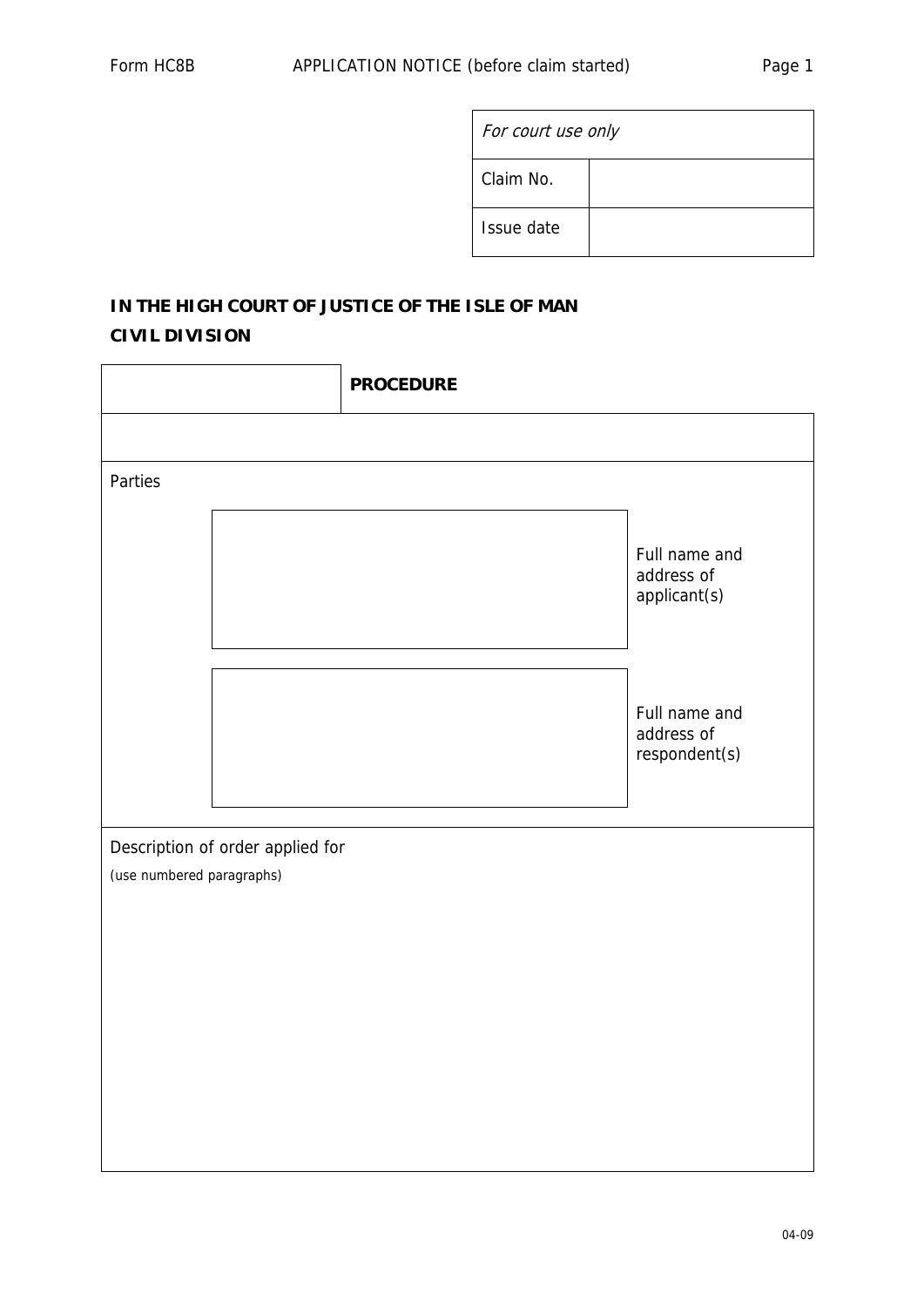| State briefly why the order is applied for<br>(use numbered paragraphs)                                                            |
|------------------------------------------------------------------------------------------------------------------------------------|
|                                                                                                                                    |
|                                                                                                                                    |
| State how the applicant(s) wishes the application to be dealt with:<br>At a hearing<br>Without a hearing<br>At a telephone hearing |
| How long is the hearing expected to last?<br>minutes<br>hours                                                                      |
| Is this time estimate agreed by the respondent(s)?<br>Yes<br>No                                                                    |
| The information relied on in support of<br>the attached witness statement<br>this application is in<br>the evidence set out below  |
| Evidence in support                                                                                                                |
| (use numbered paragraphs)                                                                                                          |
|                                                                                                                                    |
|                                                                                                                                    |
|                                                                                                                                    |
|                                                                                                                                    |
|                                                                                                                                    |
|                                                                                                                                    |
|                                                                                                                                    |
|                                                                                                                                    |
| If you need to continue on a separate sheet please use the prescribed form - 'HCC CONTINUATION<br>SHEET <sup>'</sup>               |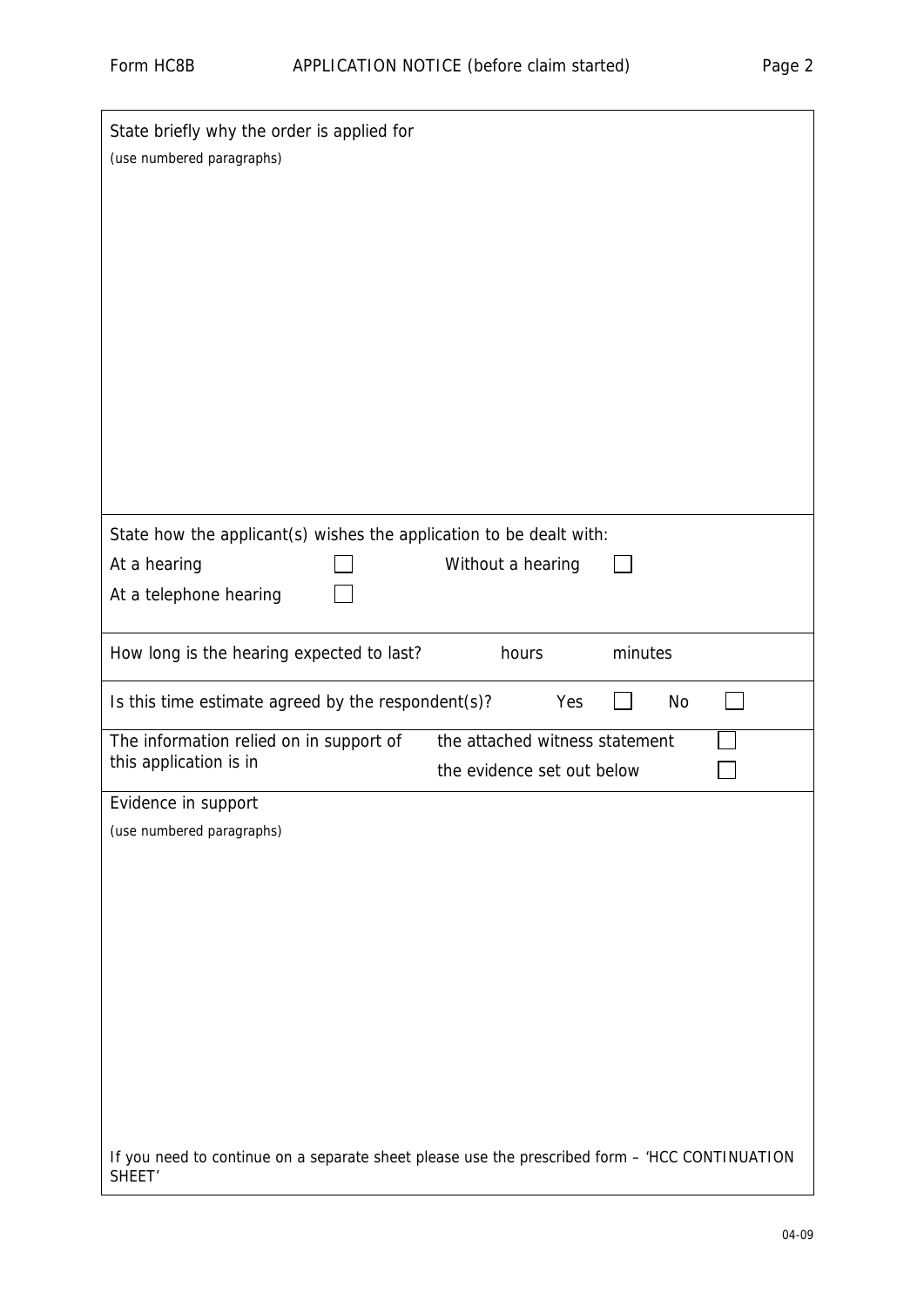| Statement of truth                                                                                                                          |                                                                     |  |
|---------------------------------------------------------------------------------------------------------------------------------------------|---------------------------------------------------------------------|--|
| [I believe] [The applicant believes] that the facts stated in this section (and any<br>continuation sheets) are true. delete as appropriate |                                                                     |  |
| Signed                                                                                                                                      |                                                                     |  |
| (type or print full name)                                                                                                                   |                                                                     |  |
|                                                                                                                                             | [Applicant] ['s advocate] [Litigation friend] delete as appropriate |  |
| Name of applicant's advocate's firm                                                                                                         |                                                                     |  |
| Position or office held (if signed on behalf of a company or other corporation):                                                            |                                                                     |  |
|                                                                                                                                             |                                                                     |  |
| Date                                                                                                                                        |                                                                     |  |
|                                                                                                                                             | Telephone no.                                                       |  |
| Applicant or applicant's advocate's                                                                                                         |                                                                     |  |
| address in the Isle of Man (including<br>postcode) to which documents should be<br>sent:                                                    | Fax no. (if appropriate)                                            |  |
|                                                                                                                                             |                                                                     |  |
|                                                                                                                                             | E-mail (if appropriate)                                             |  |
|                                                                                                                                             | Reference (if any)                                                  |  |
|                                                                                                                                             |                                                                     |  |
|                                                                                                                                             |                                                                     |  |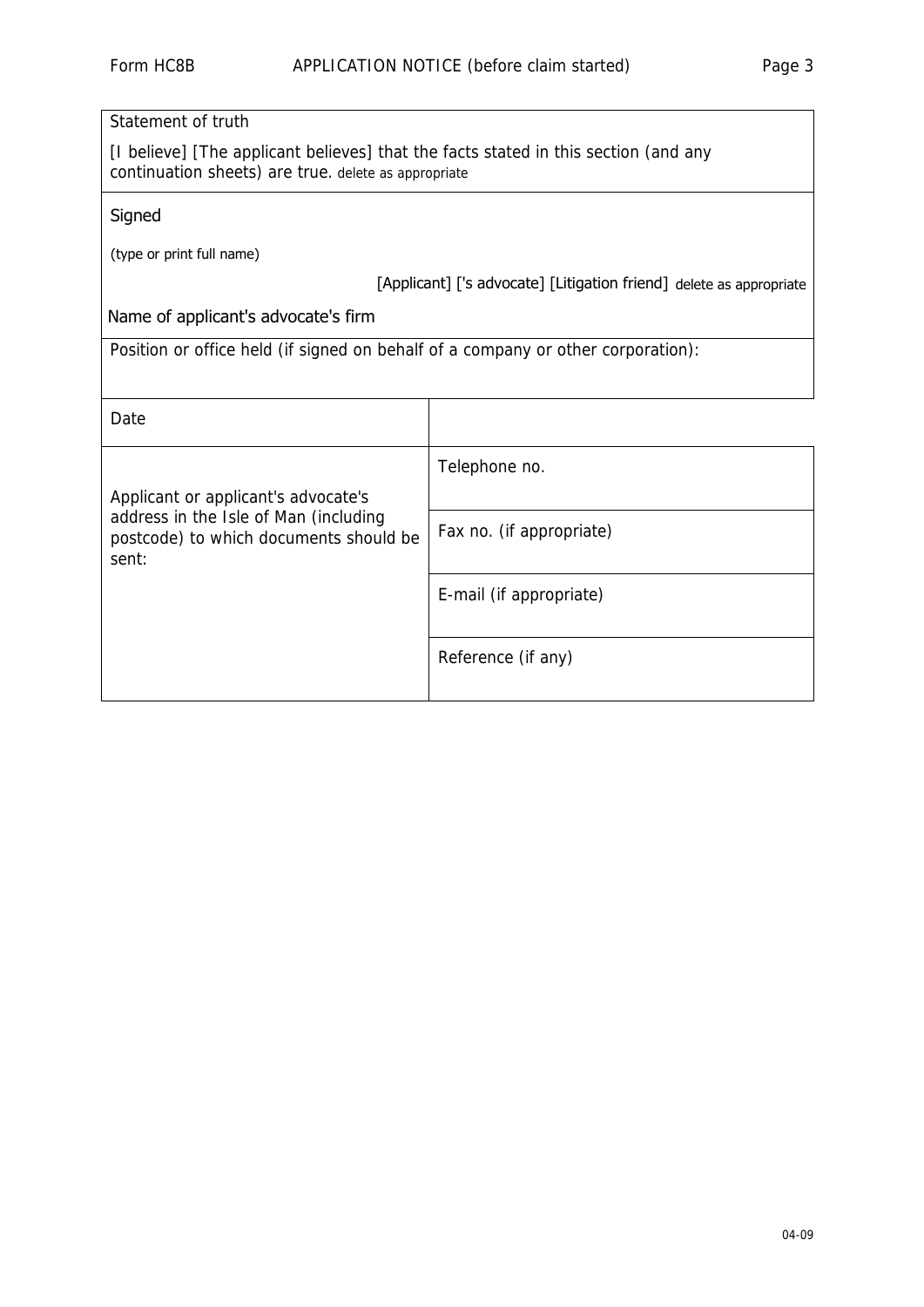## Notes for guidance

Court staff cannot give legal advice. If you need information or advice on a legal problem you should contact an advocate.

## Court fee

A court fee may be payable, depending on the type of application you are making. Court staff will give you information about fees.

## Completing the form

#### Respondent

Give here the full name and address of the person(s) against whom you wish the order to be made (referred to as a 'respondent'). If there are several respondents, list their full names and addresses on a separate sheet and enter See list attached here.

## Description of order

Set out what order you are applying for e.g. an order under section 34 of the High Court Act 1991 for the disclosure of documents relating to (description of matter).

A typed draft of the order must be attached to the application.

## Reasons for order

Set out the reasons why you are applying for the order.

## **Hearing**

Most applications will require a hearing and you will be expected to attend. The court will allocate a hearing date and time for the application. Please indicate in a covering letter any dates that you are unavailable, with reasons, within the next 6 weeks.

The court will only deal with the application without a hearing in the following circumstances.

- where all the respondents agree to the terms of the order being asked for;
- where all the respondents agree that the court should deal with the application without a hearing, or
- where the court does not consider that a hearing would be appropriate.

If your application includes a request that the application or part application be dealt with by a telephone hearing the court may grant or refuse such request.

#### Duration of hearing

If you do not know how long the hearing will take, do not guess but leave these boxes blank.

#### Information relied on

In this section set out the information you want the court to take account of in support of the application you are making.

- If you wish to rely on a witness statement, enter an 'X' in the appropriate box and attach the typed statement to the application notice. A witness statement form is available on request from the Court Office.
- If you wish to rely on written evidence on this form, enter an 'X' in the appropriate box and enter details in the space provided. You must also complete the statement of truth. Proceedings for contempt of court may be brought against a person who signs a statement of truth without an honest belief in its truth.